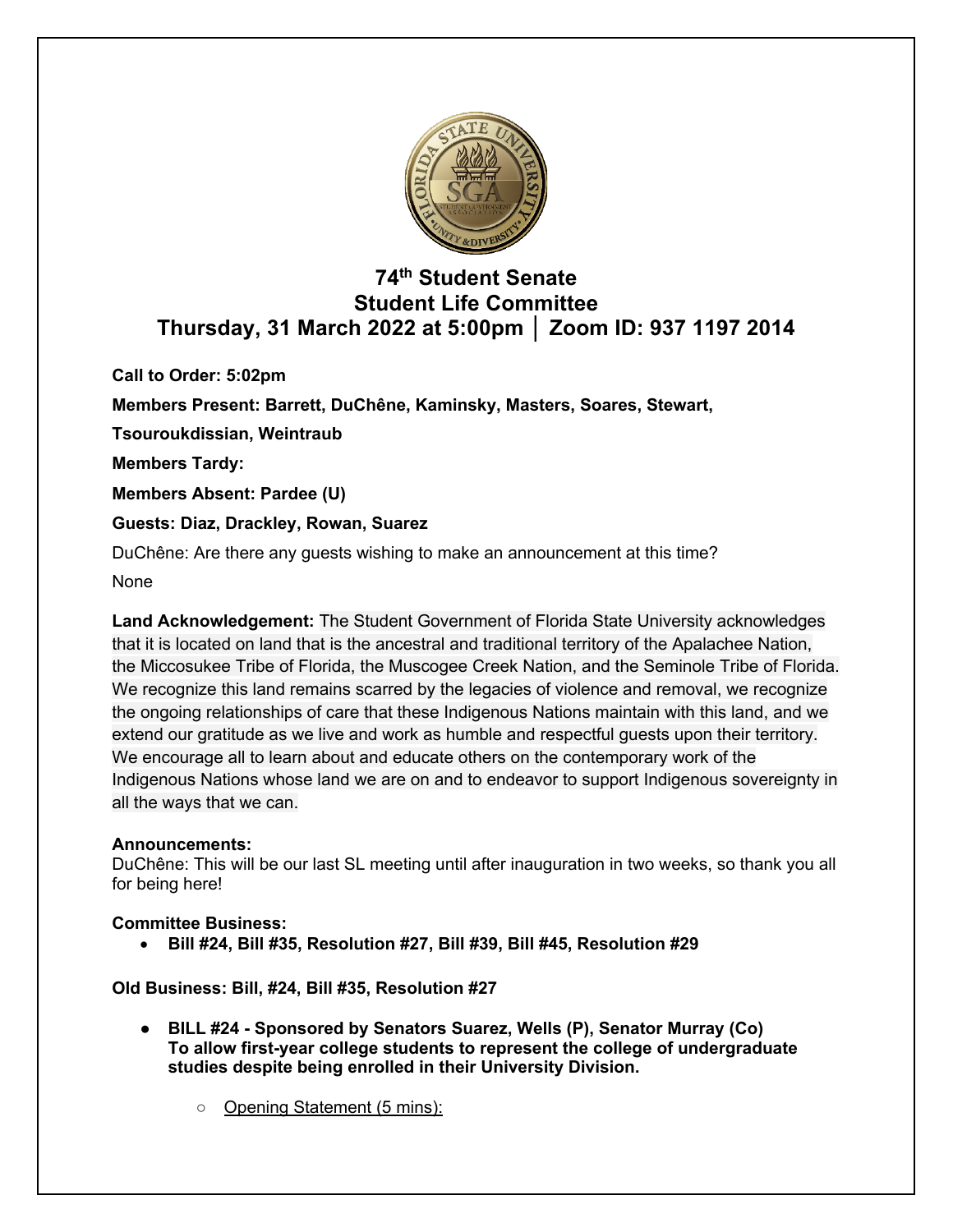- Suarez: Thank you so much. Firstly, student life I just want to apologize on behalf of myself and my other primary and co-sponsor. School has gotten to the best of us recently and this bill had slipped my mind. However, I am still very passionate about it. So, getting into the bones of the bill, I have noticed in these past elections that candidates that may come into FSU may be classified as a junior or senior regardless of if they are in their first year at FSU. I had some reservations with this and so did my cosponsor and my primary sponsor. We wanted to create this bill for all intents and purposes because a first year student at FSU, a freshman, that's living in the dorms or off campus, regardless of what they are doing they are in their first year at FSU. I do not believe it is fair for them to be forced to run in their university division if they want to try and come into senate because for the majority of our first years they are living in university housing and being on campus and they are still representing all of their constituents equally regardless of them being in their university division. So, I wanted to give them the opportunity instead of saying that they have to run in their university division or that they have to run as undergraduate, either/or, whatever they feel most comfortable with. As a first year, getting involved was very scary and chaotic, but getting involved and then representing a major or division is even more so because of the sheer amount of people in that division who are more qualified. So just with this bill I wanted to give them the opportunity to chose between both, they are first years for all intents and purposes, and this would just allow them to do so, and this would help create more comradery within the senate and allow more open minds and more voices. I have had a lot of conversations with first years and them being classified as a junior or senior and them not being able to run with their undergraduate constituents has deterred a lot of them from applying to run for SGA as a whole or senate as a whole, as I feel that's only fair. With that I waive to my closing.
- Technical Non-Debatable Questions:
- **Stewart moves to enter round-table discussion; Tsouroukdissian seconds**
- Round-Table Discussion:
- **Stewart has a POI to the sponsor**
- Stewart: Why did you chose to strike that small section of B?
- Suarez: In conjunction with the first item, 1, it would just be contradictory to each other so we struck it as a whole because then it would allow the opportunity for first years to represent their constituents or university division.
- Stewart: So, I think that I am just getting a little confused because it may, from what I am interpreting it as, it might be causing more issues then you think it does, only because it would apply to every kind of college not just necessarily undergraduate studies. So, I get what you are trying to do here, and I like what you are trying to do here I just don't think you realize that this is for the entire statute.
- $\circ$  Suarez: I would be open to an amendment if one wanted to amend it.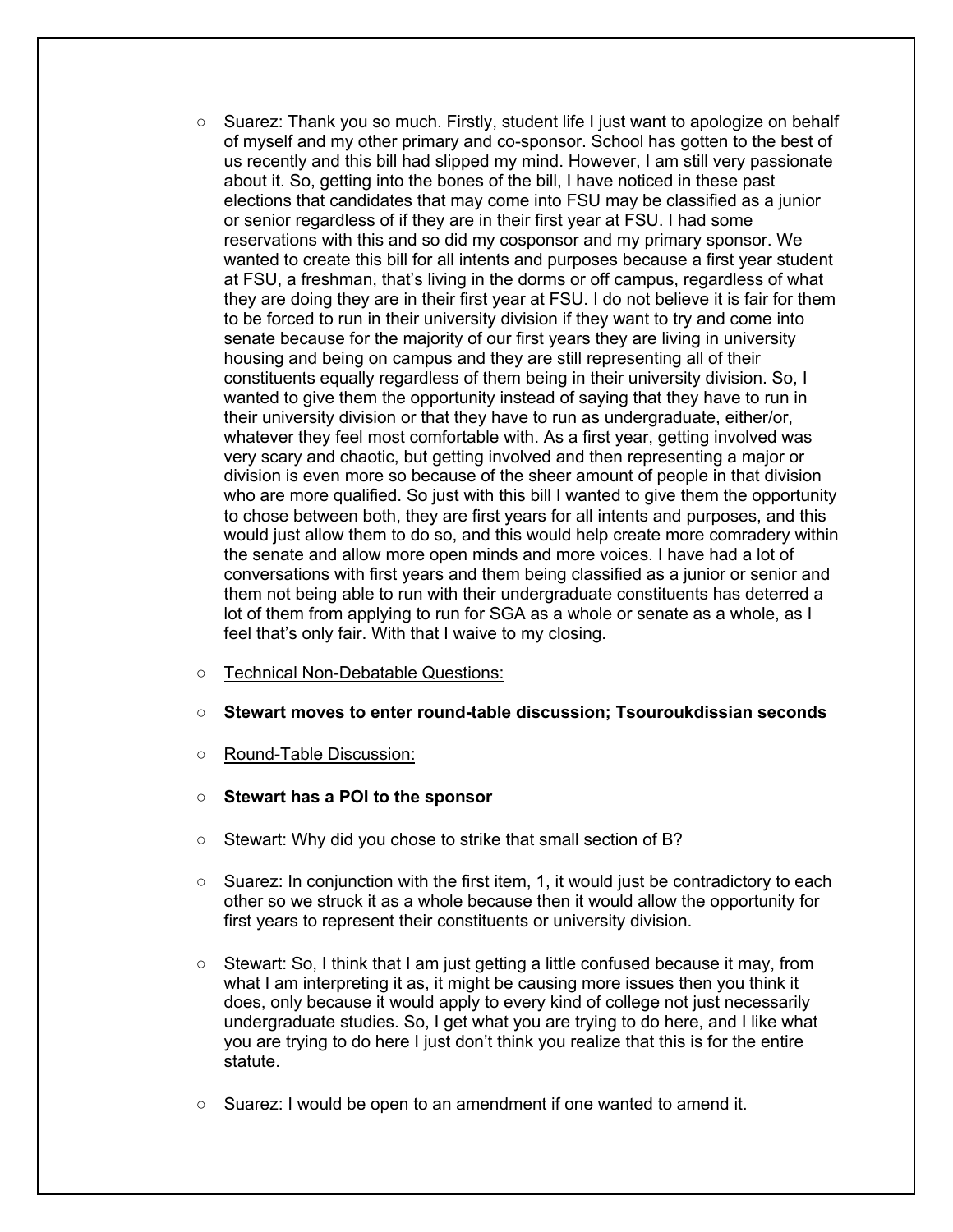- **Stewart moves to make an amendment to unstrike 704.1 B and add "however," instead of the period and strike out however in the first line. Tsouroukdissian seconds. Sponsor finds this friendly. No objections.**
- DuChêne: Parliamentarian Rowan, how do I indicate that we are unstriking a committee change and not adding new language? Also, it this grammatically correct?
- Rowan: Just bold it. We usually don't have it that statutes run on like that unless its for a list. So, I would move the however to the sub section.
- **Stewart moves to remove Senator Wells as a Primary Sponsor and add him as a co-sponsor. Tsouroukdissian seconds. Sponsor finds it friendly.**
- **DuChêne has a POI to the sponsor.**
- DuChêne: I'm going to phrase this in a sort of Storytime way. I ran for Senate at a time when traditionally I would have been an undergrad, however, I am in a BFA program that is so credit intensive that I was already enrolled in Fine Arts under my acting major. I was eligible and only able to run for Fine Arts. Under this bill would I have been able to choose whether I wanted to run for Fine Arts or Undergraduate?
- Suarez: Yes. That is similar to a case that was brought up to me when I wanted to create this legislation. So, you would be given the choice to represent the constituents within you university division or the constituents for all intents and purposes I guess your age group seeing as you were a first year college student. I don't want to assume you were living in the dorms, but the majority of the time students are living in the dorm cause they are a first year student. So, with this legislation one would be able to choose which constituent group they would want to represent, which they would feel most comfortable representing.

#### ○ **Follow up POI**

- DuChêne: Could you talk more about how you feel that living in the dorms or being a first year student are specific parameters that define what an undergraduate senator is?
- $\circ$  Suarez: No. I don't think saying you live in the dorm is the pinnacle of defining yourself as a first year student or freshman or anything like that. I just wanted to give them the option to decide I guess. As we all know, the housing crisis on campus is abundant and there are first year freshman students who are living in apartments. So, being that the majority of them do liv in dorms I wanted to give them all the opportunity to represent who they with. I define first year more so as first time in college, and I understand that can get hairy with the fact that maybe you never went to college and now you are coming at 40 years old. But because we haven't seen that case before, and we have seen cases of students not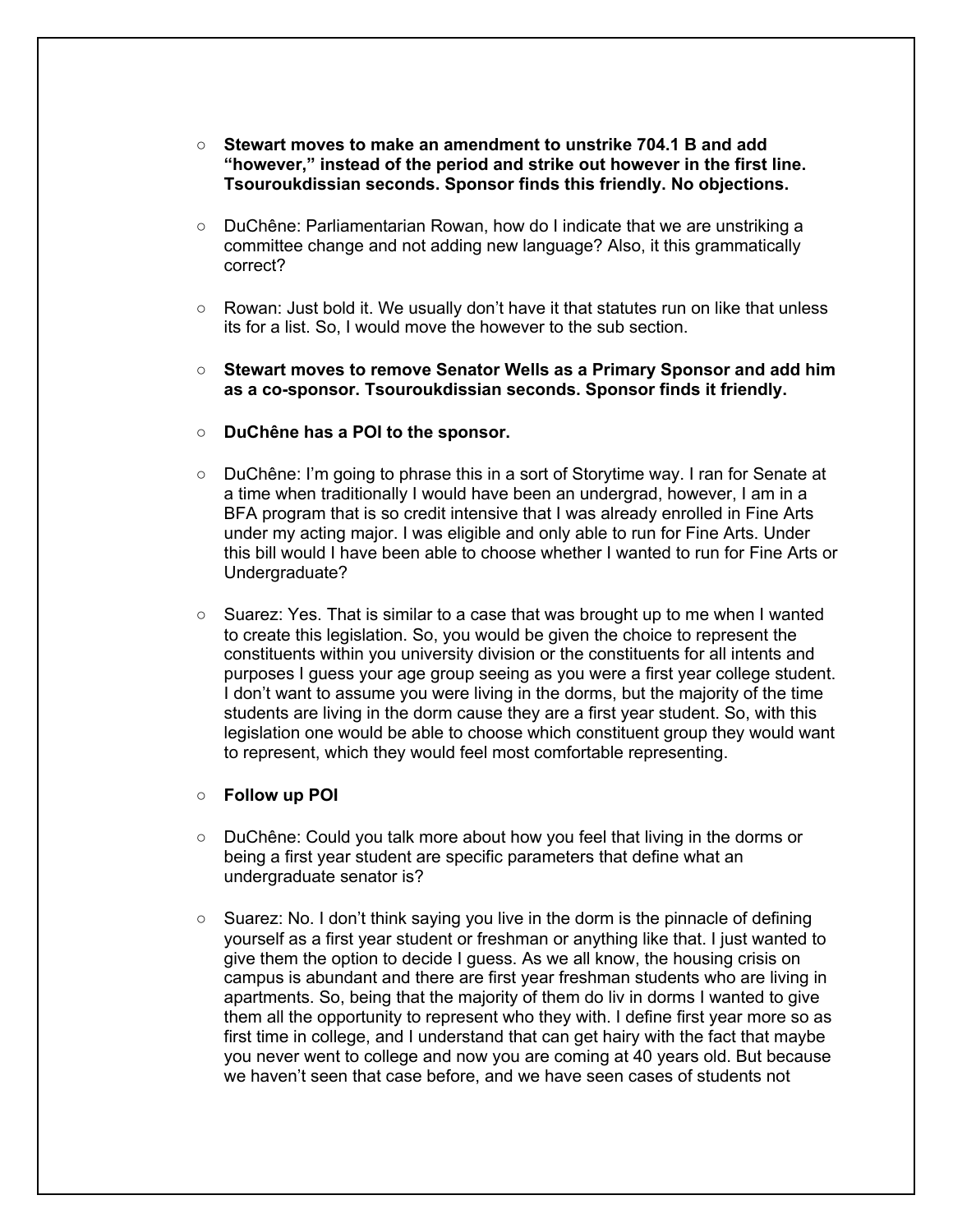wanting to run for senate because they do not want to run for a university division as a first year that's like the bones behind this.

- **DuChêne has a POI to the sponsor.**
- DuChêne: Do you see any partisan or campus political party problems with this?
- Suarez: Yes I have thought about that. But I think this bill, regardless of party affiliation will help anybody because it gives people the opportunity to run. This bill wasn't created in mind with any particular party or anything like that.

### ○ **DuChêne has a follow up POI to the sponsor.**

- DuChêne: As we know from past elections, one campus political party tends to sweep undergraduate studies and vice versa the opposition party in other university divisions. In my specific example of me being enrolled in Fine Arts, the College of Fine Arts has traditionally been swept by the opposition party and if I wanted to run for Fine Arts, I might face a dilemma when I look at past voter records and realize I may not win and see that there is a statute that would allow me to just pick and choose which one I want to go to. Do you see how that may raise concerns when people could try to circumvent an election of their peers, if I would be allowed to choose not to face my own constituents in my party and to just run undergraduate studies, or vice versa. If I know that this political party normally wins this college, I might run in that university division instead. That's my main concern and I was just wondering if you could address that?
- Suarez: Yes of course, I did fully think about that. Although we haven't faced an issue like that because this legislation hasn't yet been created. At the end if the day when I decided to submit this, I submitted it on the basis that it will allow more people to enter senate that are wanting to. This opportunity I believe is more fair because I don't believe it is fair to push a particular candidate into a position where they are representing a group that they may not be knowledgeable of. Often times we enter our university division, in my case as a transfer student, I entered FSU without taking any classes in my university division at FSU, I transferred in with the majority of my credits. Although I shared the same sentiments I think that this bill will allow more people to join or apply for senate and that is ultimately our goal.

#### ○ **DuChêne has a POI to the sponsor.**

- DuChêne: This says first-year non transfer students, would this apply to graduate students?
- Suarez: Yes I believe so if an amendment wanted to be made I would be friendly to that as well.
- **Stewart moves to make an amendment in 704.1 B to say "first year non transfer undergraduate students". Tsouroukdissian seconds. No objections. Sponsor finds it friendly.**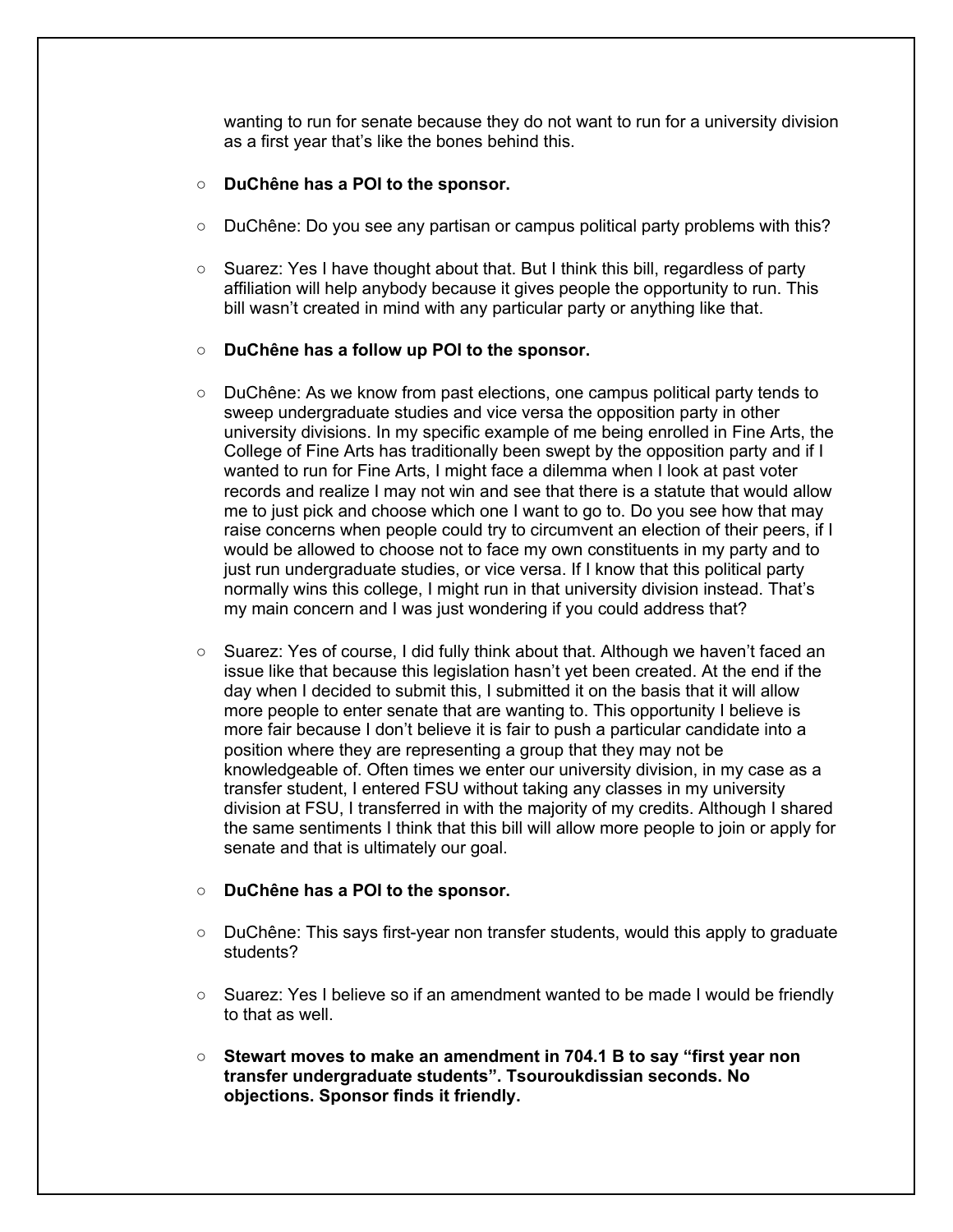- Stewart: I would like to comment on this really quickly. I think there were a lot of concerns brought up which are entirely valid and I'm honestly really glad that Chair DuChêne brought them up because it got me thinking as well. Right now, though, if you are considered a dual major you also have the ability to choose what division you want to run in as well.
- Barrett: I will echo that sentiment because I have been in that position.
- **Stewart moves to call the question; Tsouroukdissian seconds**
- Closing Statement: First thing, I just wanted to say thank you all. I am so happy that I got to speak on committee and all the amendments I love. I hope that we will allow more people in senate that are passionate and can represent their constituents well.
- Vote:
	- Yes: **7** Voter Names: Barrett, Kaminsky, Soares, Stewart, Tsouroukdissian, Weintraub, Barrett
	- No: **0**
	- Abstain: **0**
- **RESULT: BILL #24 PASSES**
- **BILL #35 - Sponsored by Senator Beall (P), Senator Hunter (Co) To complete funding for Bill 88 that was paused in the 73rd senate to install one large picnic bench outside of the Rovetta building. The amount listed would be used to cover freight and installation costs of the table.** 
	- Opening Statement (5 mins):
	- DuChêne: Are the sponsors present at this time?
	- DuChêne: As the sponsors are not present this bill is laid upon the table.
	- **RESULT: BILL #35 IS TABLED**
- **RESOLUTION #27 - Sponsored by Senators Diaz, Suarez (P), Senators Russell, Downing, Lessard, Barberis, Fronczak, Wells (Co) Proposing amendments to the Student Government application that would clarify a question pertaining to applicants' academic classification.**
	- Opening Statement (5 mins):
	- $\circ$  Diaz: After speaking to an advisor about the legality of this bill I move that it be withdrawn.
	- **RESULT: RESOLUTION #27 WITHDRAWN**

**New Business: Bill #39, Bill #45, Resolution #29**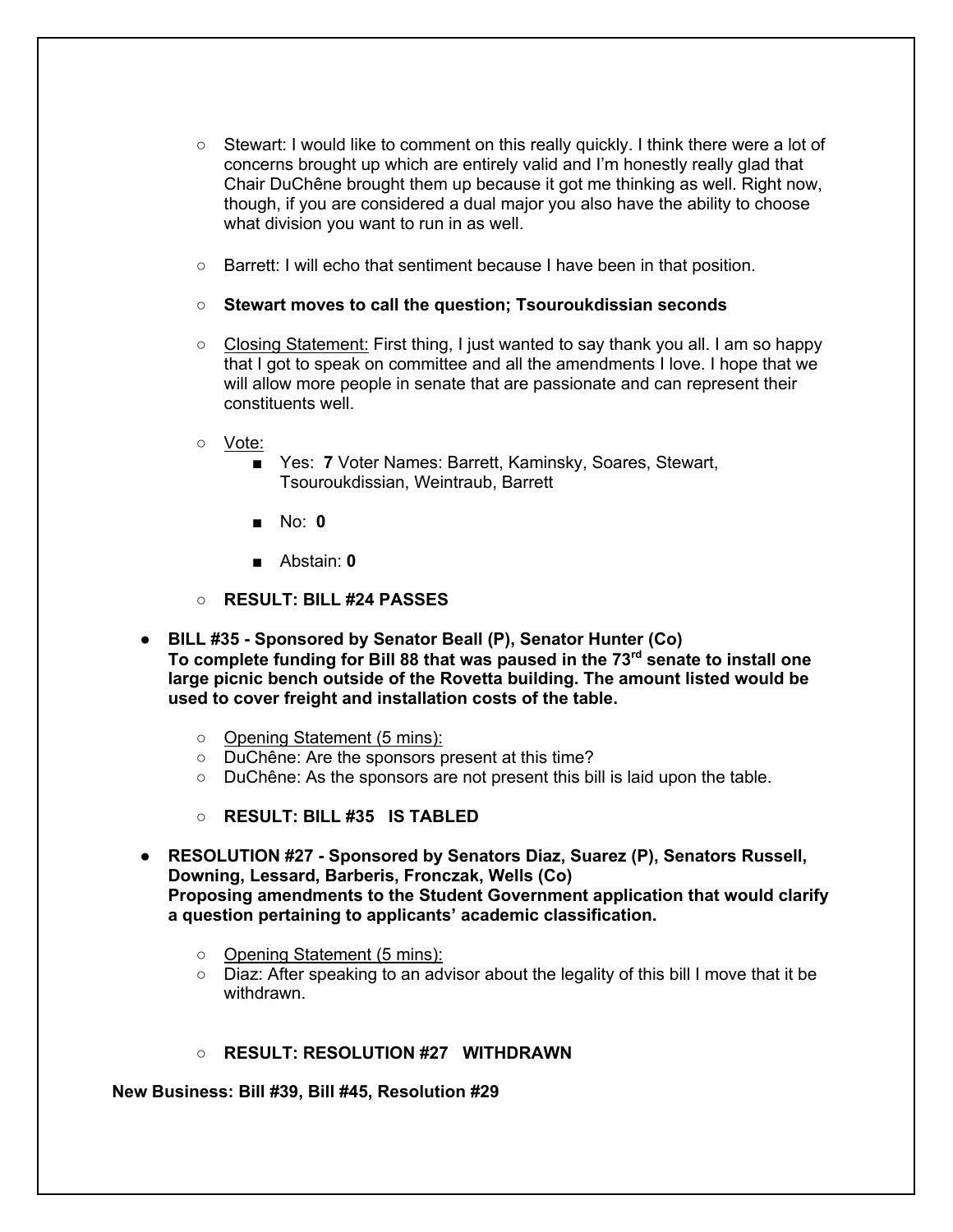### ● **BILL #39 - Sponsored by Senators Diaz, Stewart (P), Senator Barrett (Co) Providing a method by which non-Senators can endorse legislation.**

- Opening Statement (5 mins):
- Stewart: Initially this bill just kind of naturally arose from a few instances that occurred in Senate but beyond that I believe this bill could have so many more benefits besides the obvious one. So essentially, what we are trying to do here is allow up to five stated individuals' in SGA that could act as non-senator cosponsors that could endorse legislation. At the top of any legislation where it says primary sponsors and co-sponsors there will be a section that will be added that will say non senator co-sponsors, again you can have up to 5. In order for this to be a participatory thing and not just someone's name, we created the senate endorsement legislation form which is essentially a form that states that the nonsenator co-sponsor is endorsing this piece of legislation and has a section where they can include a small statement as to why they are endorsing it, things they want to be seen done with it, or sections they would not like to see removed. This would travel through the piece of legislation throughout the committee review process and heard on the senate floor. For example, if the OGA director wanted to speak on the OGA bill then they would have to come to senate and be given certain rights and motioned on to speak as well as just have the time. This would essentially give them the opportunity to say their opinion on the bill. There is a little section at the bottom of the bill that says the opinions of said person are their own and do not represent the entirety of their organization. I believe this could be extremely beneficial and could help out administration. As well as creating possibilities for different branches of SGA to be connected, not connected in the way that powers are overridden but in a way that we can work alongside each other.
- Diaz: I'll keep it very brief so we can get time for closing. This isn't forcing anybody to require that they have a non-senator co-sponsor, but we talk a lot about wanting to reach out to and consult with people on bills and this is one way out of many potential ways we can do that. To let people, voice their opinion on bills without equivocation and without misrepresentation. We want to provide an option for people to make it explicitly clear when they support a piece of legislation and for them to provide a reasoning as to why they do which is where the legislation endorsement form comes in.
- Technical Non-Debatable Questions: None

#### ○ **Weintraub moves to enter round-table discussion, Soares seconds**

- Round-Table Discussion:
- **Masters has a POI to the sponsor.**
- Masters: Is there going to be any sort of process or requirement so people cant just put their name on a bill just to put their name on a bill?
- Stewart: Its outlined kind of in the bill. But basically, the request would have to come from the sponsor of the bill. For example, if you wanted the OGA director to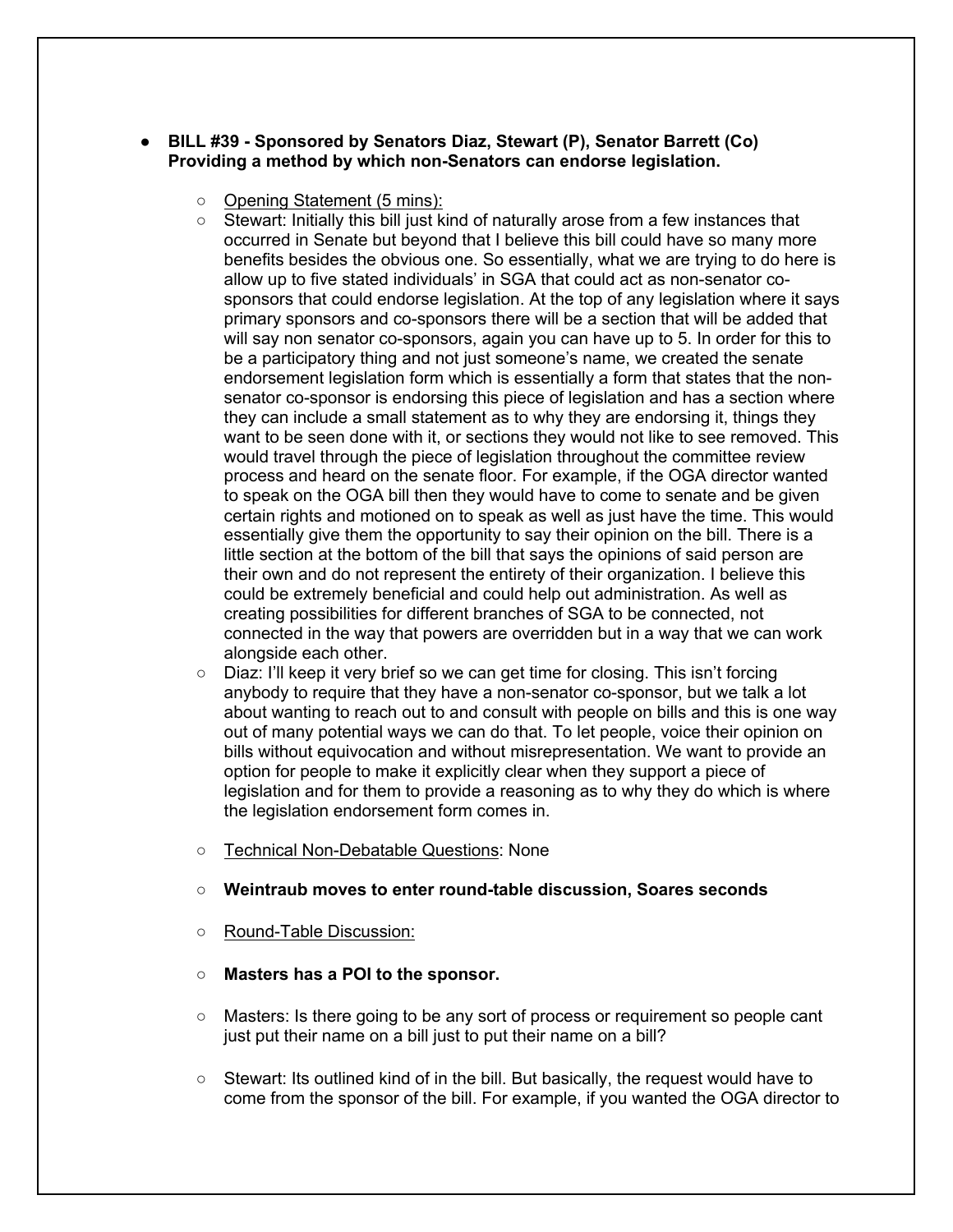endorse the bill, you would have to reach out personally and get them to fill out the form. Then you would go ahead and submit that on the Qualtrics with your legislation. So, it would be up to your discretion as the primary sponsor. I would also like to add that the non-senator co-sponsor at any time to withdraw their endorsement if the bill has moved away from the direction that they supported it in.

### ○ **Barrett moves to call the question; Soares seconds**

- Closing Statement: Stewart: Thanks so much for listening to us. We are very excited about this; it will be the last piece of legislation I will be passing if it makes it through special session and it means a lot to me. I believe it will have many positive implications to not only senate but SGA as a whole. Diaz: I agree. I think that this is a great wat to have more transparency about who supports legislation-
- **Time expires**
- Vote:
	- Yes: 6 Voter Names: Barrett, Kaminsky, Masters, Soares, Tsouroukdissian, Weintraub
	- No: **0**
	- Abstain: **1** Voter Names: Stewart
- **RESULT: BILL #39 PASSES**
- **BILL #45 - Sponsored by Senator Drackley (P), Senators Diaz, Hunter, Russell (Co) To move the duties of the Senate newsletter from the Senate President to the Senate Press Secretary and Senate Historian. This will allow the Senate newsletter to be done more consistently as well as open more transparency of what the Student Senate does to our constituents in the Student Body.**
	- Opening Statement (5 mins):
	- Drackley: So, I don't want to take too long. Under statutes right now there is a Senate newsletter which is to be done by a Senator or Senate officer by delegation of the Senate President. Obviously as we can see right now, that is not happening under statutes. However, I do love Tyler Roy news but as to my knowledge the publisher is graduating soon. I think it would be an amazing opportunity for us to finally have this newsletter whereas it could be a collaborative job between the Senate Historian and Senate Press Secretary and still be under the supervision of the senate president. I think this would be an amazing opportunity to reach out to the student body with regards to what we are doing as a student senate as well as make it easier for the press secretary to release their weekly section.
	- Technical Non-Debatable Questions: None
	- **Stewart moves to enter round-table discussion; Tsouroukdissian seconds**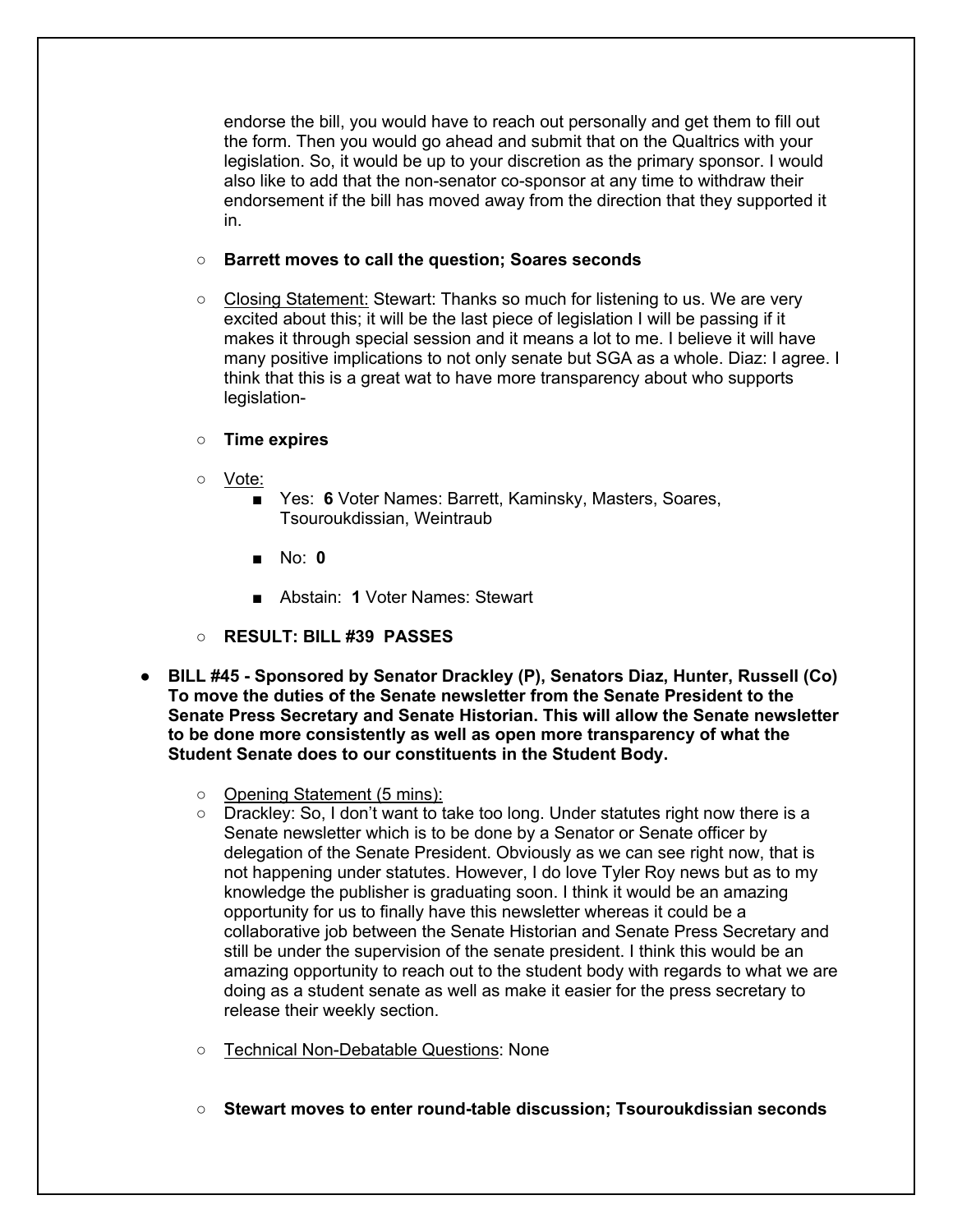- Round-Table Discussion:
- $\circ$  Stewart: I love this bill so much. I think it can accomplish so many thigs that have needed to be accomplished in my time in senate. I do think that the current press secretary has done a great job at trying to increase that with the social media she has been using but I do think that this would be a great thing that would send it in the further direction and would make it easier.
- **Stewart moves to add herself as a co-sponsor. Sponsor finds it friendly.**
- **Stewart moves to pass by unanimous consent. No objections.**
- Closing Statement: Drackley: Waive close.
- **RESULT: BILL #45 PASSES**
- **RESOLUTION #29 - Sponsored by Senator Diaz (P), Senators Stewart, Russell, Roy, Barrett, Pfeuffer-Ferguson (Co) Amending Rule 12 of the Senate Rules of Procedure to discourage Senators from indicating or implying that individuals or entities support or oppose legislation without their explicit consent.**
	- Opening Statement (5 mins):
	- Diaz: Well, hello Student Life once again. Clearly we have had issues and last night and less committee meeting it was evident that some people are a little too loose with their words. Perhaps it's not even intentional, it may be on accident which they are implying people support a piece of legislation when they don't or haven't even been consulted on it. This is a simple rules of procedure change which would allow the senate president or committee chair the teeth to rule any such discussion out of decorum or out of order. These actions could lead down the path of getting removed from the senate chamber. I actually want to change the wording from supports to also say oppose, I saw that after.
	- Technical Non-Debatable Questions: None
	- **Stewart moves to enter round-table discussion; Barrett seconds**
	- **Stewart moves to make an amendment to 12.6 so it will read to say, "at no time shall a senator indicate or imply that the position of an individual or entity pertaining to a piece of legislation without the prior explicit consent". Barrett seconds. No objections. Sponsor finds it friendly.**
	- Round-Table Discussion:
	- $\circ$  Stewart: I would like to speak in pro, I think this is needed and that's all I'm going to say.
	- **Stewart moves to call the question; Weintraub seconds**